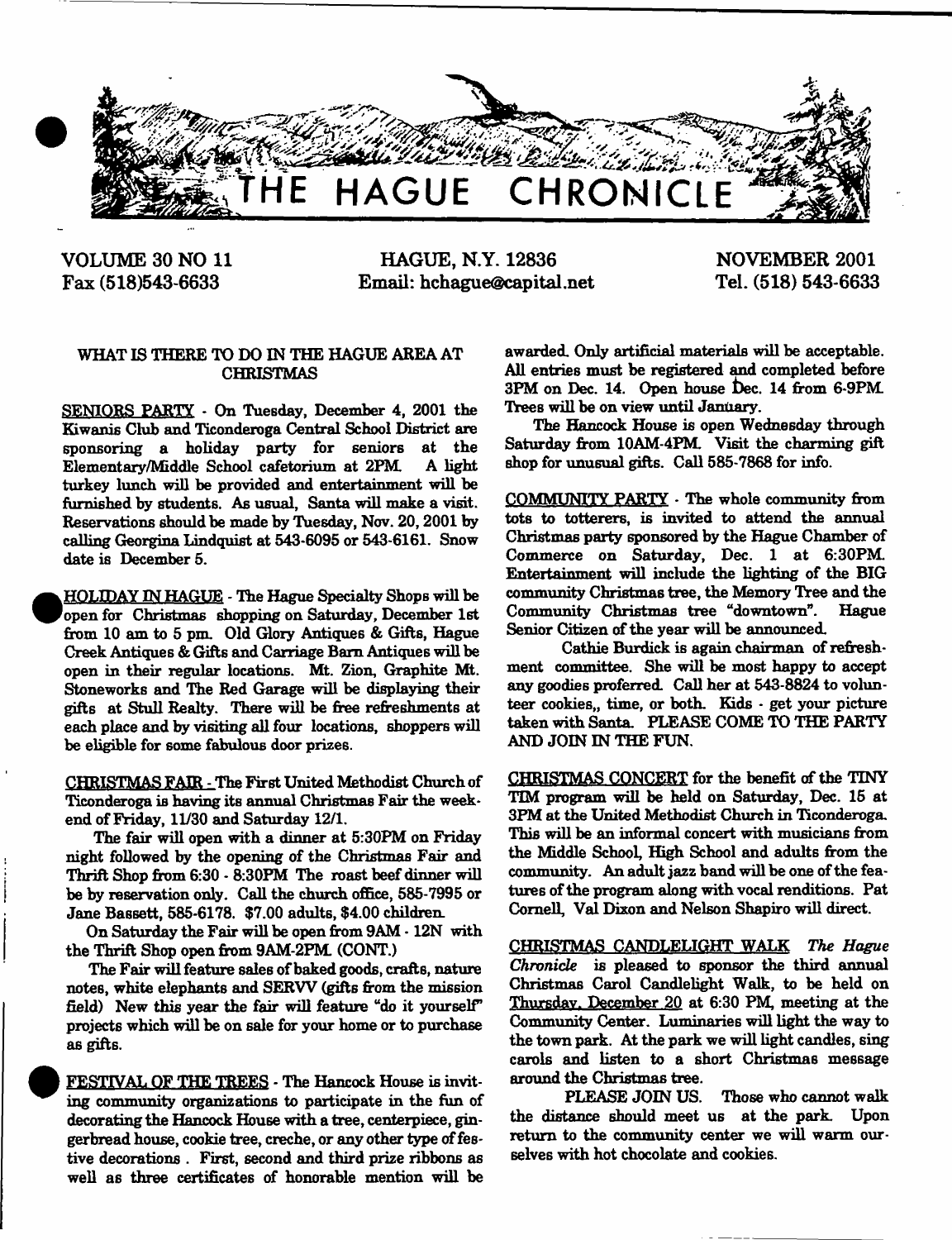HAGUE COMMUNITY MEMORY TREE - Each year a felt tree is placed in the lobby of the Community Center on which the names of deceased loved ones or those who you would like to remember and honor, are placed. A tree will be lighted in the center of town along the brook during the Christmas party on Dec. 1. Donations of \$1.00 per name should be sent to Imogene Frasier, Hague, NY 12836. Checks may be made payable to the Hague Chamber of Commerce. All funds raised are donated to the Hague Emergency Squad by the C.C. A list of honorees will be published in this newspaper.

# LARAC'S HOLIDAY SHOPPING SHOWCASE

Handmade gifts by more than 50 artists, including pottery, jewelry, quilts, wood carvings, sculpture, cards, furniture and much much more. Beginning November 24 to December 21 and Jan. 2-5, 2002 Located at Lapham Gallery on City Park in Downtown Glens Falls.

HOLIDAY MAGIC - Each year the Carillon Garden Club and the Champlain Valley Chorale join forces to present a gift to the community in the form of a concert by the Chorale and Christmas exhibits by the Garden Club. Holiday Magic will be held on Sunday, December 9 at 4 PM at the First United Methodist Church in Ticonderoga. If you come early, you can see some of the exhibits before the concert. However, after the concert everyone is invited to the Fellowship Hall for goodies and a lot of holiday spirit. We hope to see you there.

THREE CHOIR CONCERT - On December 8 at 7PM in the Wesleyan Church, the combined choirs of the Church of the Blessed Sacrament, Hague Baptist Church and the Hague Wesleyan Church will present a concert of Christmas carols. The reading of the Christmas story will be read intermittently. Refreshments will be served after the concert. All are welcome to attend.

GLENS FALLS SYMPHONY CHRISTMAS CONCERT On Saturday, Dec. 8 at 7:30PM and on Dec. 9 at 4:00PM the Glens Falls Concert will present "Holiday Pops" which will include performance by The Glens Falls Symphony Children's Chorus, with Ned Crislip, Director. Reservations are recommended.

# THANKSGIVING "SHARING OF THE LOAVES"

This year the Hague Wesleyan Church will host the community Thanksgiving service on Wed., Nov. 21 at 7PM The Hague Baptist Church and The Church of the Blessed Sacrament will participate in the service. Refreshments and fellowship will follow the service.

*Courage is contagious, when a brave person takes a stand, the spines of others are stiffened*.

#### ELECTION RESULTS IN HAGUE

402 Voters in Hague came to the polls on November 6 to cast their votes as follows: For Supervisor - Dan Belden - 288

| Skip Hourigan · 70 |  |
|--------------------|--|
|--------------------|--|

For Councilman - Rudv Meola - 217 Lu Megow - 208

Martin Fitzgerald - 198 For Justice - Heather Knott - 168 Charles Antonelli -108

Bill Tausinger - 39

For Town Clerk Debbie Manning - 346

For Highway Supervisor - Bill Bothe - 267

This is still an unofficial count as we go to press.

#### HAGUE SENIOR CITIZENS CLUB

The regular meeting of the Hague Senior Citizens Club will be held on Tuesday, Nov. 27 at 1:30PM at the Hague Community Center. All seniors planning to attend the Christmas luncheon (to be held at the Firehouse) should register by Wednesday, Nov. 28. Our caterer needs to know... ewa

# HAGUE VOLUNTEER FIRE DEPARTMENT

The HVFD answered 5 calls in October: One was a brush fire, three were false alarms and one was a response to a propane leak. All told, 22 man hours were involved.

Ambulance 740 travelled 682 miles, made 10 runs and expended 90 man hours.

We would like to thank everyone who attended our Election Day Luncheon, and those who worked so hard to bring this luncheon to the tables of appreciative din $ers. \ldots$  thank you all so much, EVERYONE!...  $ewa$ 

#### HAGUE HISTORICAL SOCIETY

The December meeting of the Hague Historical Society will be held on Monday, Dec. 17 at 7:30PM. This is our annual SHOW AND TELL program .... bring a treasured possession, 50+ years of age, to pass around and talk about. This meeting the members customarily bring a Christmas goody to share. As usual, the meeting will take place at the Community Center; so do come and bring another interested person.

#### SENIOR CITIZENS WALKING PROGRAM

The Elementary and Middle Schools will be opoen. from  $3:30$  to  $5:30$  PM beginning Monday, Oct. 29, 2001 for senior citizens who want to exercise by walking. Eter building through Middle School entrance. Please register at Middle School office at 585-7442 Ext. 218. AVAIL-ABLE ONLY WHEN SCHOOL IS IN SESSION. 11/01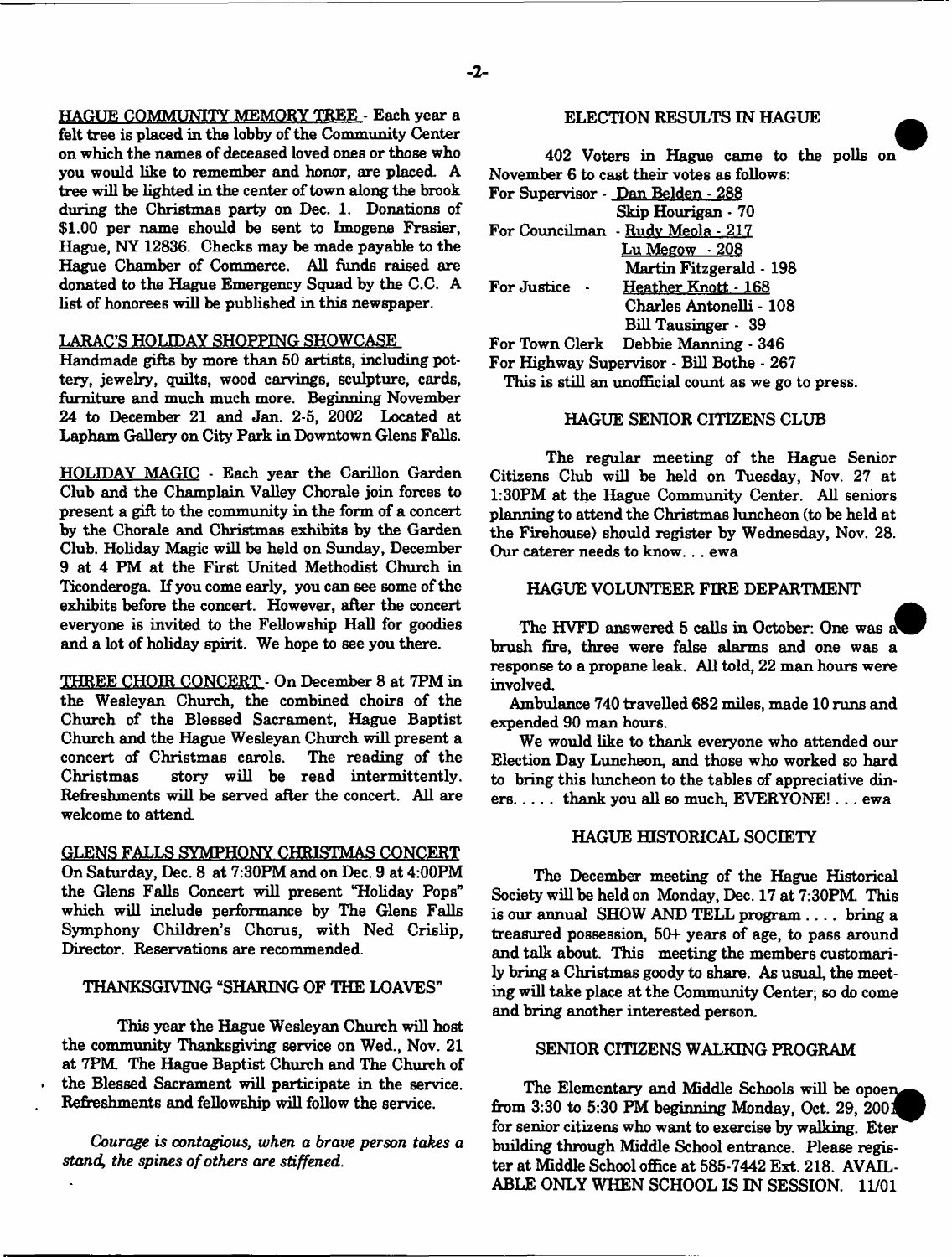#### PLANNING BOARD

The Planning Board held seasons on Oct. 23 and Nov. 8 to review the Goals and Objectives of the Comprehensive Plan. This review will continue in a third session, scheduled for Nov. 29 at 7PM. Following are points the Board has discussed so far:

Dick Gladu said the Plan fails to put in place a vision of Hague for the future. Instead, it leaves unresolved two diametrically opposed visions for Hague. Further, it is unclear whether the vision is for the hamlet or for the whole town. Dave Swanson, who served on the Plan Committee, replied that the Plan is for the town, but it is intended that any new development would be centered in the hamlet. He said the Plan's intent is to liberalize the hamlet rules somewhat.

Nancy Harrigan ranked Protecting Our Natural Environment and Protecting Our Quality of Life as two top priorities. Tourism is a lower priority because, if we fail to attend to the first two priorities, there will be no more Tourism. She noted the Plan puts priorities in the wrong order. It emphasizes Tourism/Economic Development and subordinates Protection of Natural Environment and Quality of Life.

Ms Harrigan also commented that the Plan totally omits any consideration of the needs of children and young people. Mr. Gladu commented that we should strive to make Hague a "family friendly" town. A satellite library, after school study/tutoring center, and an enriched recreation program available to all children were among the Board's suggestions.

Concern was expressed about development on the East shoreline. It is not clear who has jurisdiction over boathouses and other shoreline development. Also, the Plan's tax relief for commercial improvements was questioned. It must be explored how this would play out and how extensive its effect might be. Avoiding light pollution in the hamlet was another expressed concern.

Peter Foster noted that lack of enforcement is a major problem in Hague and the Plan should address this.

Chuck Fillare noted there are over a dozen areas where the Planning Board is given responsibility for particular Objectives described in the Plan. This is an unrealistic expectation and therefore unworkable.

It was noted that most people didn't know about two public hearings on the Plan (which were virtually unattended). Chuck Fillare questioned why the Planning Board is the only town body to thoroughly study the Plan in a systematic way. There was general feeling that the Town needs to make a more active effort to adequately inform the public and to notify them about public hearings.

*The Hague Chronicle* commends the Planning Board members for their (continuing) thoughtful and careful consideration of the Comprehensive Plan. These people are all volunteers. They are most generous in contributing their time in the interest of the town.

### ZONING BOARD OF APPEALS October 25, 2001

The only project on the agenda was for the Johnson home on Lakeshore Drive (across from Werner's Marina). The Johnsons .would like to put a two-story addition on their existing home **F** which is non conforming in side yard setback (7 ft. vs 10 ft). The addition is 754 sq. ft while the existing home is 1008 sq. ft. This is a 74.8% increase and requires relief from Section 160-62. A public hearing is set for the November meeting.

The October meeting was the last one for Art Hatfield, who

has been a very valuable member of this board. A new member will be appointed by the Town Board.

#### TOWN BOARD -11/13/0/01

The Hague Town Board held its regular meeting at 6:20 pm on Nov. 13, 2001. A moment of silence was observed in memory of Jerry Solomon, Sam Olmstead, Paul Ambra and Geraldine Frasier.

The public hearing on the Comprehensive Plan was kept open until 11/13/01 in order to give the public additional time for written comments. Since no written comments were received by the Board the Public Hearing was closed.

The privilege of the floor was extended to the public and Rudy Meola asked for an answer to his request for Board discussion on the nighttime lighting at the Town Park. Mr. Meola said that this request had been put off since April and the Board said they will address the issue after January 1,2002 since the holiday lights will be put up soon.

During the time that Committee reports were made, Councilman Hourigan asked about the status of determining whether or not Flybrook Road is considered a "qualified abandoned" or an "abandoned" road. Supervisor Belden indicated that research is continuing on this matter. Additional information was given in the reports - the Town's various insurance policies are up for renewal in May and plans are being made to request bids and/or proposals. Applications have been received for the position of Clerk of the Works for the Sewer Project. A job description is being developed for the position at the West Museum; some applications have already been made for Town Historian with additional ones accepted up to the December meeting. Art

Steitz reported Charlie Chase had been appointed to the Zoning Board.

Supervisor Belden reported sewer system bids awarded as follows: AP Reale - Wastewater Collection System- \$3,422,610; Jett Industries-Wastewater Treatment Plant- \$2,842,000; Bayview Electric Treatment Plant- \$274,000; Gordon Mechanical - (HVAC)- \$172,750, Gordon Mechanical - Plumbing- \$81,500 Contingency - \$147, 485.

The total of all contracts awarded is \$6,940,345. and the total overall expected expenditure for the project is \$7,920,093.

A long discussion followed on the proposed homeowners water district formation. Supervisor Belden asked for authorization to submit a hardship application for a grant and stated that submitting the application did not commit the Board to approving the water district. He further stated that the actual formation of the proposed Water District would be put to a vote by the residents involved. Some of the comments from the floor focused on changes in criteria from the guidelines given out at a (Cont. on page 4 - Town Board 11/01)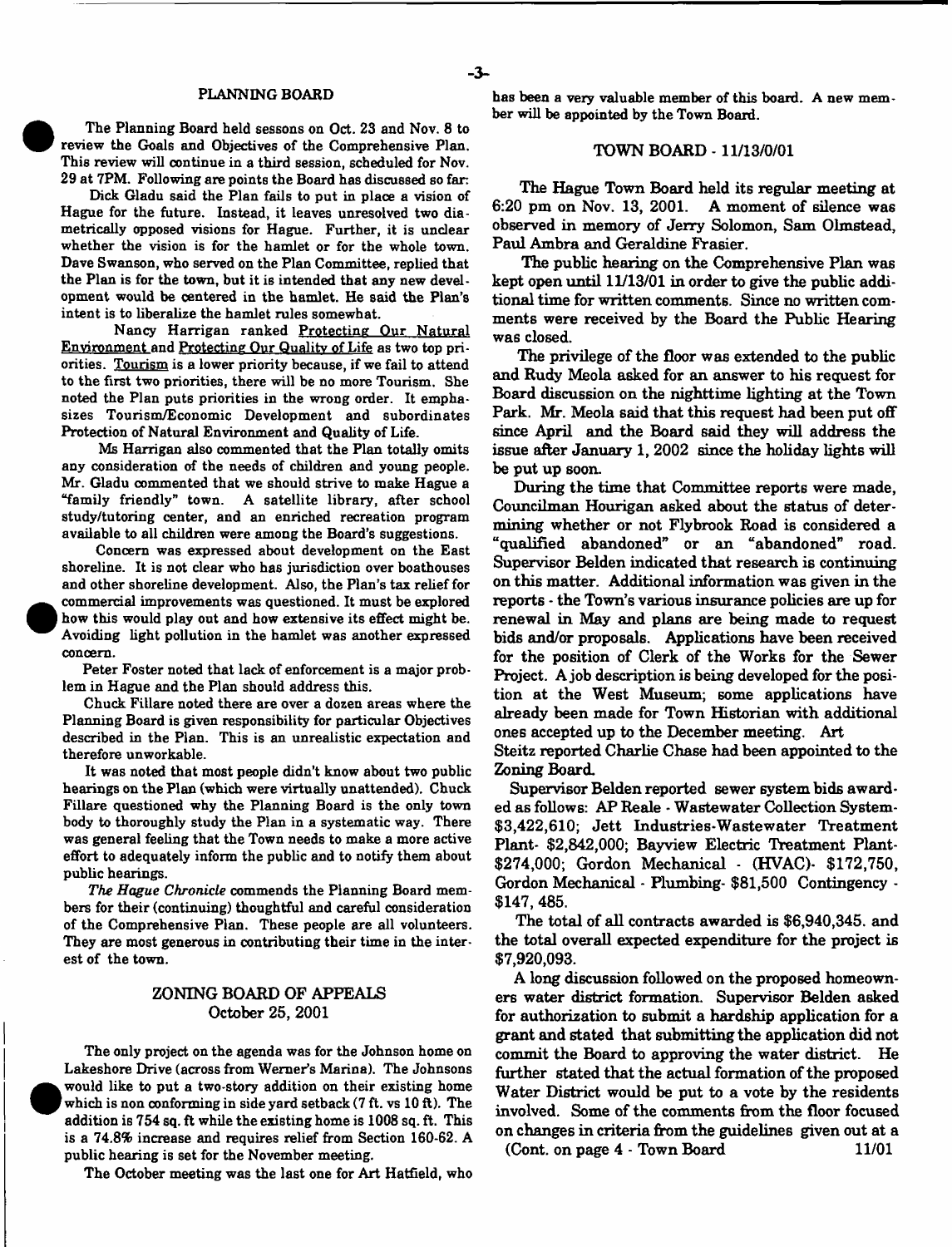#### (Cont. from page 3 Town BoardO

previous information meeting and questions were raised about whether or not all residents who were in the proposed area would be charged even if they had their own water supply. The motion to submit the hardship application for grant money was passed  $3 \cdot 1$  with Councilman Hourigan voting nay, citing concern about the changing criteria.

Supervisor Belden reported on a letter from the law firm of Beebe, Grossman & Bergins addressing the fee involved in retaining the firm to provide services in all legal matters related to the negotiations with property owners of lands necessary for the development of a settling pond on Hague Brook. The fee would be paid by the Lake George Association.

Supervisor Belden also reported on a letter he had received from the Senior Citizens which he declined to read but stated that the matter was being addressed.

Under new business, the Board also approved a resolution of appreciation for Art Hatfield to be presented at the next meeting; a contract with Warren County using their appraisal services; an increase in funds from \$3000 up to \$10,000 for the Publicity Fund to promote the Town of Hague; and a snow and ice agreement on Hague Brook. The fee would be paid by The Lake George Association.

The Board gave approval for the Supervisor to attend the Annual Meeting of the Adirondack Towns & Villages to be held in Lake Placid. After the Supervisor reported on the large increase in the County budget, the meeting adjourned at 8:15 pm

#### ZONING BOARD - 11/15/01

A public hearing was held on the Johnson property (Lakeshore Drive, across from Werner's Marine) The Johnsons would like to put a 2-story addition on their existing home which is non-conforming, inside yard setback  $(7 \text{ ft. vs } 10 \text{ ft.})$ . The addition is 754 sq. ft. while the existing home is 1008 sq. ft. This is a 74.8% increase and requires relief from section 160-62. There were no letters or comments in opposition. Hearing was closed and meeting opened.

The Johnson property was the only thing on the agenda. The variance was approved by the Zoning Board.

### THE FUND FOR LAKE GEORGE THE UPLAND PROTECTION PLAN

Since its creation in 1977, The FUND has been dedicated to shaping the future of Lake George by supporting organizations, groups, and individuals who promote the responsible use, preservation, and protection of Lake George. This summer, The FUND'S trustees recognized a special need in the Basin for protection of the uplands by creating the Uplands Protection Fund. With an initial commitment of \$5,000, the FUND established this special purpose program to educate the public about the effects of development on water quality, support scientific work on endangered species and wetlands, and work with local governments, agencies, and other lake protection organizations to promote better, more ecologically conscious development. The need is there. For example, we know that most of the development in the Basin is concentrated in the watersheds of several major streams that contribute a significant portion of the total annual flow to the Lake and exert a major impact on water quality. With this new initiative, we continue our mission with special attention to the particular issues raised by use and development in upland areas.

#### PHOTOGRAPHY EXHIBIT AT HANCOCK HOUSE

The Ticonderoga Historical Society has announced that November 7 through Jan. 31 the Harmon Gallery featured artist will be Mrs. Pat Brennan of Ticonderoga.

Pat began her interest in photography as a child when she helped her dad to develop film. She was enchanted by the time spent with her dad and the process of developing photographs. She describes the experience as "magical" and it sparked her interest in becoming a photographer.

Pat has lived most of her adult life in, Ticonderoga where the change of seasons experienced by her hometown and the surrounding areas provide an infinite number of opportunities for her to capture the beauty of nature on film.

The Hancock House is open Wednesdays through Saturdays from 10AM to 4PM The public is invited to attend this exhibit from Nov. 7 • Jan. 31. Contact Steve Blanchard, 585- 7868 or [ths@capital.net](mailto:ths@capital.net)  for additional information.

Ed. Note: In last month's letter to the editor, Nelson Waters inaccurately reported that Mary Lou Doulin had made statements against the people of the Comprehensive Plan Committee. In fact, her comments were about the conclusions of the committee.

#### ROTARY CLUB OF NORTHERN LAKE GEORGE

There is still time to purchase your 20 week club tickets from any member of the Rotary Club. A drawing for \$20.00 is held each week and the name returned to the pot. On the 20th week, three drawings are held. One is for \$100.00, \$75.00 and \$50.00. All proceeds benefit the lighting for the Ticonderoga little League. Since the weekly winners" names go back in the pot, you could conceivably win \$480.00!!

*I cannot give you the formula for success*, *but I can give you the formula for failure — try to please everybody. ...KB. Swope* 11/01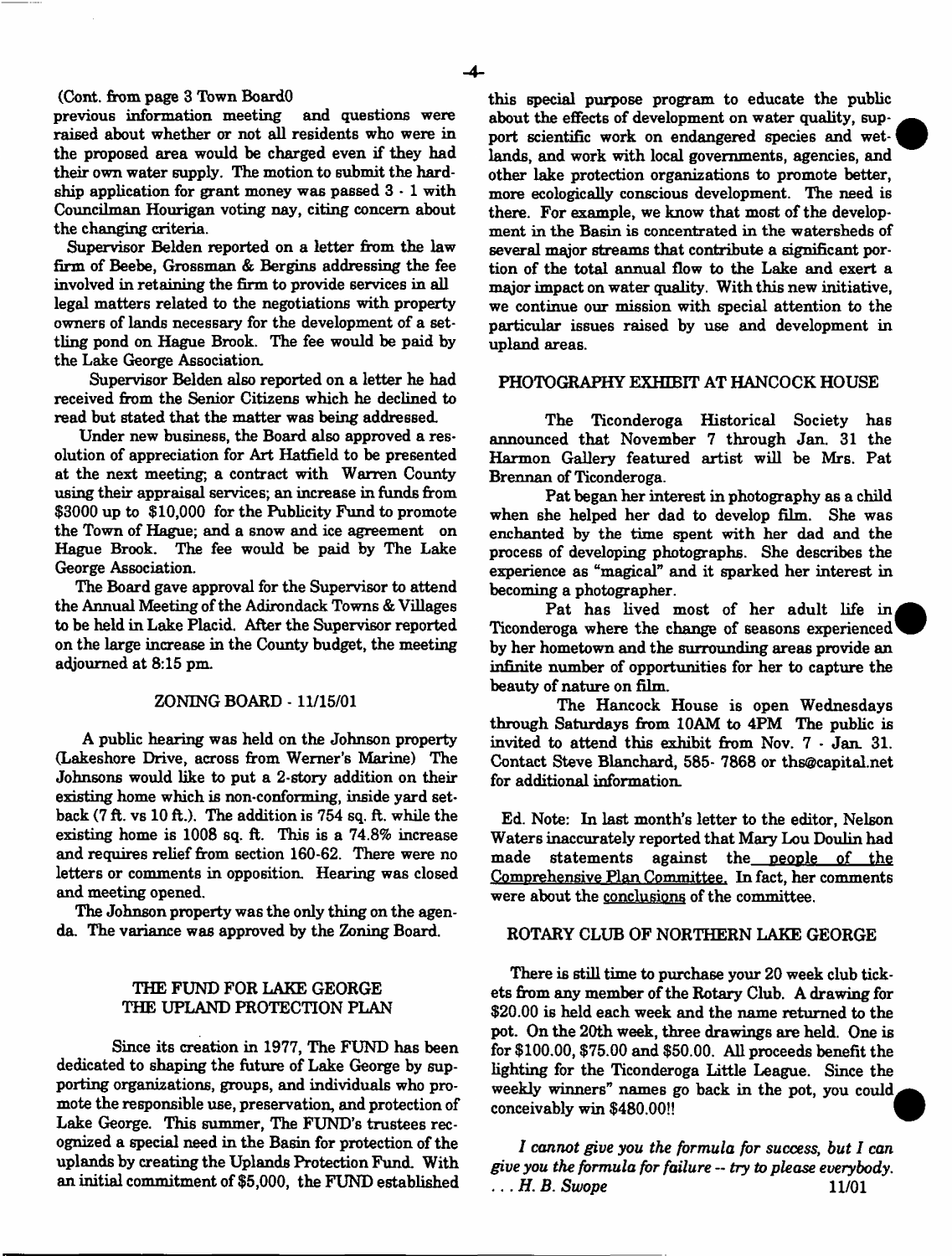#### NATURE NEWS by Laura Meade

- **5**-

Many years ago I had heard there were such things as Unidentified Flying Objects (UFO's), but I had never seen a UFO and had never spoken to anyone who had. However, I had read enough science magazines or newspaper articles and seen TV programs about them to have an idea how a UFO might appear to a human

I feel very sure that I saw one in mid-Nov. of 1975 at dusk.

As I was walking alone with my dog at the beach at Rogers Rock Campsite, I observed an orangeglowing disk hovering over the bay near Island Harbor House in the vicinity of the islands. As I looked south from the campsite shoreline it was very noticeable. I was frightened! How did "it" get there and where was "it" going? Immediately I called the dog in a frenzy and we ran up the hill to the entrance of the campsite's North Loop where I had parked my car. As we ran, I noticed the UFO moving silently up over the hillside in the direction of the Trout Brook falls on the New Hague Road, near where our family had owned a cabin in previous years.

The dog and I were breathless, as we arrived at the car. It was then that I heard a furious rustling of leaves ahead of the vehicle, and to the right near one of the campsites. There was no wind and no light was visible. As I urged the dog into the car, he panicked and refused to move! He usually jumped in with little urging. It was then I realized that he was trembling from fright! Somehow, although I was shaking too, I managed to lift him in and quickly started the engine. We went carefully south on 9N and to my home on Rt. 9N.

Apparently I was the only person to observe that phenomenon. I have hesitated to mention it to folks in Hague because I didn't want to frighten anyone, but I decided to write this article about the incident as I have become very curious as to whether anyone else at Northern Lake George ever observed a UFO. That was the only time during my outdoor adventures that I had such an experience.

Needless to say, I never again walked at Rogers Rock Campsite beach during mid-November, when no one was camping there.

Did anyone else see that UFO in Nov. 1975 or at any other time?

# WEATHER NOTES by Mary Lou Doulin

It has been years, maybe back as far as 1957 or 1966 since we have enjoyed such a beautiful autumn. So many days, instead of being cloudy and cold, were unusually sunny with temperate conditions. Despite the diminishing hours of daylight, what we have had

has been delightful. To sum things up, happily I can report the colors of this fall were beautiful. However, mild temperatures delayed the color peaking and leaves stayed on the trees longer. The only exception was the locust tree. Bird migration was normal Continually we see large flocks of Canada geese heading south.

On the down side dry conditions prevail. Water tables are low as well as stream beds and lakes. I noticed Lake Champlain in particular. The shoreline is farther out and so much of what is normally the lake floor is visible. If you are curious about what's on the immediate lake bottom, now is a good time to take a stroll. Lakeside, we had our first dusting of snow and the first killing frost Sunday, Nov. 11. Previously we have had a few earlier frosts but many flowers continued blooming. A warming trend is predicted for the next five days and temperatures will be back in the 60's. Sounds great to me.

#### LETTERS TO THE EDITOR

This letter is in response to Mr. Hourigan's campaign letter published last month in this publication concerning his statement that he would "stop selective enforcement of the zoning ordinance."

I would like to respond that it is my responsibility as Zoning Administrator to fairly interpret the town's zoning ordinance and encourage its property owners to develop their property within the guidelines of our zoning ordinance and if necessary thru the process involving the Planning and/or Zoning Board review. I believe that I have carried out my duties in a respectable manner, and I'm proud of the job I've done.

I don't believe that any actions during my tenure as the Zoning Administrator could be considered as selective enforcement. The only selective enforcement is in Mr. Hourigan's mind and that small group of his supporters that believe that they should be the only property owners with rights to develop their own properties (I got mine you can't have yours). The Zoning Administrator's position should not be used to harass other property owners for the use of their properties in ways that are allowed by the Zoning Ordinance.

Thank you, *Is!* Paul V. Barone, Zoning Administrator

To the Volunteers of Hague Emergency Services

In the past few months we have had the unfortunate need of two ambulance calls for a member of our family. (Both of these calls happened to be on weekends.) We also have had other calls several years ago. Our entire family is very impressed with the quick response and proficiency and expert care of the emergency personnel

Hague is richly blessed by the dedication of these often unsung heroes who unselfishly give of their time and skills to meet the needs of one community. We wish to thank all of you for your dedication and service. With our gratitude *Is!* The Klingler and Olmstead families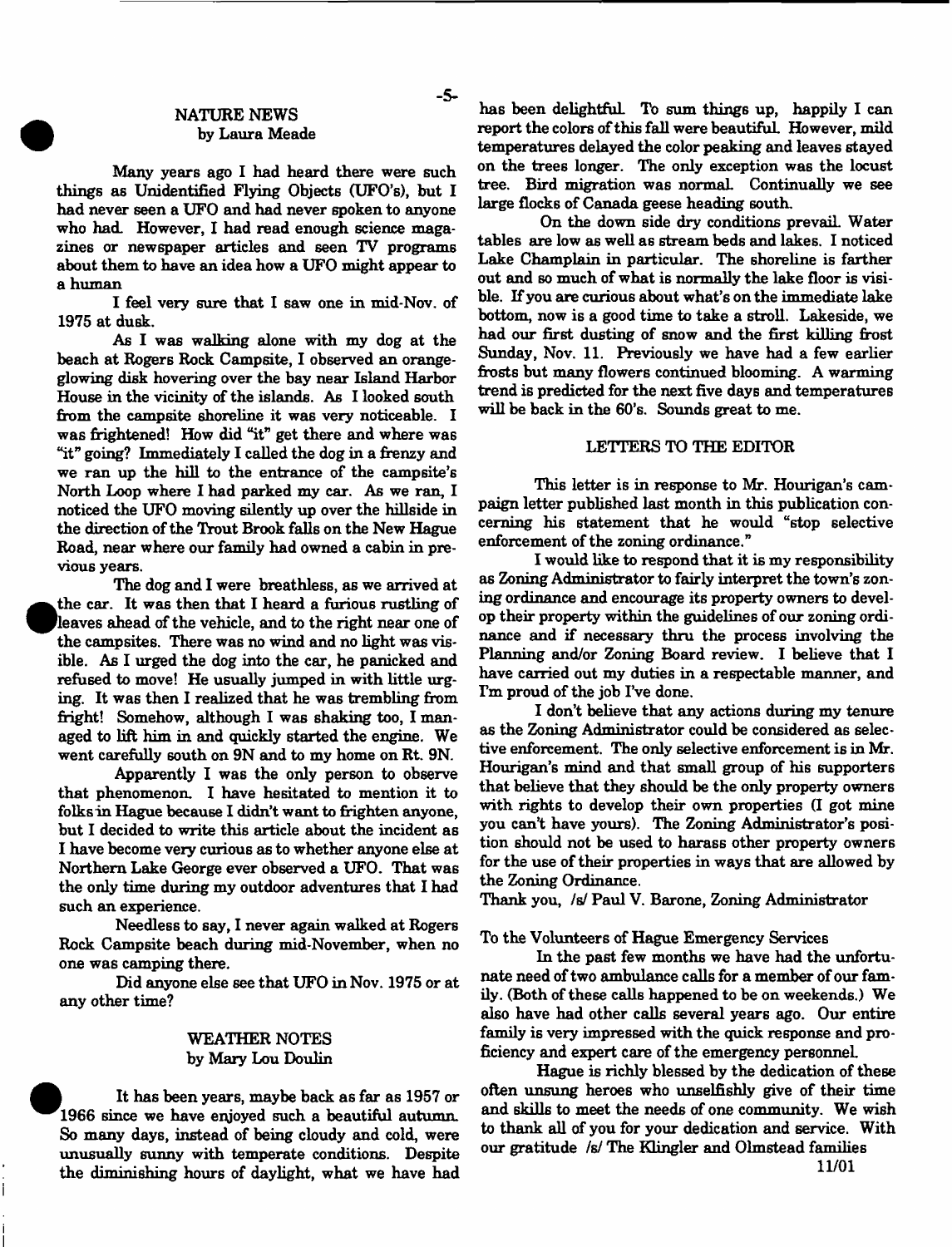#### Letters Cont.

*When Nelson Waters am prove to me tht water flows uphill I will be willing to continue the discourse on steep slopedevelopment.* .. *Mary Lou Doulin* Ed: Refer to Mr. Waters letter in Oct. issue.

#### THE HAGUE CHRONICLE MAILING LIST

It's been a long time sinoe I have written about the way we handle the mailing list for this paper. Perhaps some of you never knew and others may have forgotten. In the lower never knew and others may have forgotten. right hand comer of your mailing label you will note there is a date. This date tells you when we "hope" to receive another contribution from you. You may note that sometimes it isn't just the next year. This is because some of you prefer to send contributions for two or three years in advance. We have no way of knowing whether your contribution is for one year or more, so we give you the benefit of the doubt. Of course, it doesn't mean we aren't happy to receive another contribution the next year!! It would be good if you would indicate for how many years you wish the contribution to cover. For those of you who ask what amount of contribution would be appropriate, we can tell you that the paper each month costs us approximately \$1.00 a copy to send out, sometimes a bit more, sometimes less. Therefore you can judge from that what your contribution could be. In other words if you are living out of town, a \$12 contribution would be appropriate. We save somewhat on those in the 128 zip code area, since they go out the same day bulk mail.

One other teeny weeny favor. To save me (your editor) a lot of time and effort, it would be wonderful if I didn't have to send out notices when your "subscription" has gone by the designated time. In other words if the date says Nov 01, you should have a red circle around the date this month, it means it is due is Nov. It is serving as just a gentle reminder. If your date is Dec. 01, it would save me doing the circles if your check is received by December 15. (Clear?) It would save an incredible amount of time if I didn't have to send notices when it is overdue!!

For those of you who change your address twice a year, we would really appreciate a card, e-mail, fax, telephone call, (whatever) to let us know when you are leaving and when you have returned. For instance when we send the paper to your summer address, if we don't know you haven't left, it costs us another 34¢ on top of the bulk mailing of 23\$, and causes our postmaster extra work. So please, please, try to remember to keep us informed of your whereabouts.

Since the publication is strictly volunteer, we all appreciate your efforts to make our job less time consuming than it already is.

On a final note, we do want to thank everyone who has so generously contributed to the production of this newspaper, whether by sending us money, items for publication, or time involved putting it together... djh

*Success is just a matter of lluck. Ask any failure.* . . . *Earl Wilson*

• Two local men have been arrested for having committed a spree of home and business burglaries in the region over the past 18 months, one of whom has estimated he had committed 300-400 burglaries in his lifetime. Police have identified at least a dozen burglaries in which the men were strong suspects. Some of the jewelry stolen from the Hague Motel in Feb. was sold to a Glens Falls area jeweler Other items were sold to pawn shops out of the area. The case of D. J. Rockwell Case was heard on 11/15 in the Hague court. He waived preliminary hearing and the case was moved to county court and he was sent back to jail. On the Hayes/Morgan case, the same disposition was made.

• The Ticonderoga elementary and middle schools will be open from 3:30-5:30PM for senior citizens who want to exercise by walking. Enter through the middle school entrance Those interested in registering should call the school at 585-7442 ext. 218. Available only during days when school is in session.

• The Adirondack Ensemble will present its next program on Dec. 8 at the United Methodist Church in Wevertown. "Argentinean Tangos" will be featured. Admission is a suggested donation of \$15.00. Call 251-5484 for information.

• Beginning the day after Thanksgiving, the Christmas Tree Farm at Cold Water Canyon will be open. You may go pick out a tree at any time and go back later and cut it down. Cold Water Canyon is on the road just opposite the end of West Hague Road.

• Jo Denno, New Hague Road, dba TIer6 will bake cakes for weddings, birthdays, and special occasions. She has a supply of cake toppers and other wedding accessories. Jo is also making wreaths, centerpieces garlands, and hanging baskets for Christmas plus flags for the holiday season. Her number is 585-6105. Check it out!

• "Christmas in the Country" - beginning Fri. Nov 30, Sat, Dec. 1 and Sun, Dec. 2 from 10AM-5PM. Ten businesses in the Fort Ann and Hudson Falls area are opening their shops for your pleasure. A map and brochure is available at the Community Center. For info, call 792-0438.

\* Thenks to the Pumpkin Patrol, all the pumpkins used for decorations around the town were still intact. The kids were put in charge of seeing that the remained as decorations and they did a great job!

TRANSFER STATION SCHEDULE UNTIL DEC. 31: TUES., THURS., FRI., SAT., 9AM - 5PM 11/01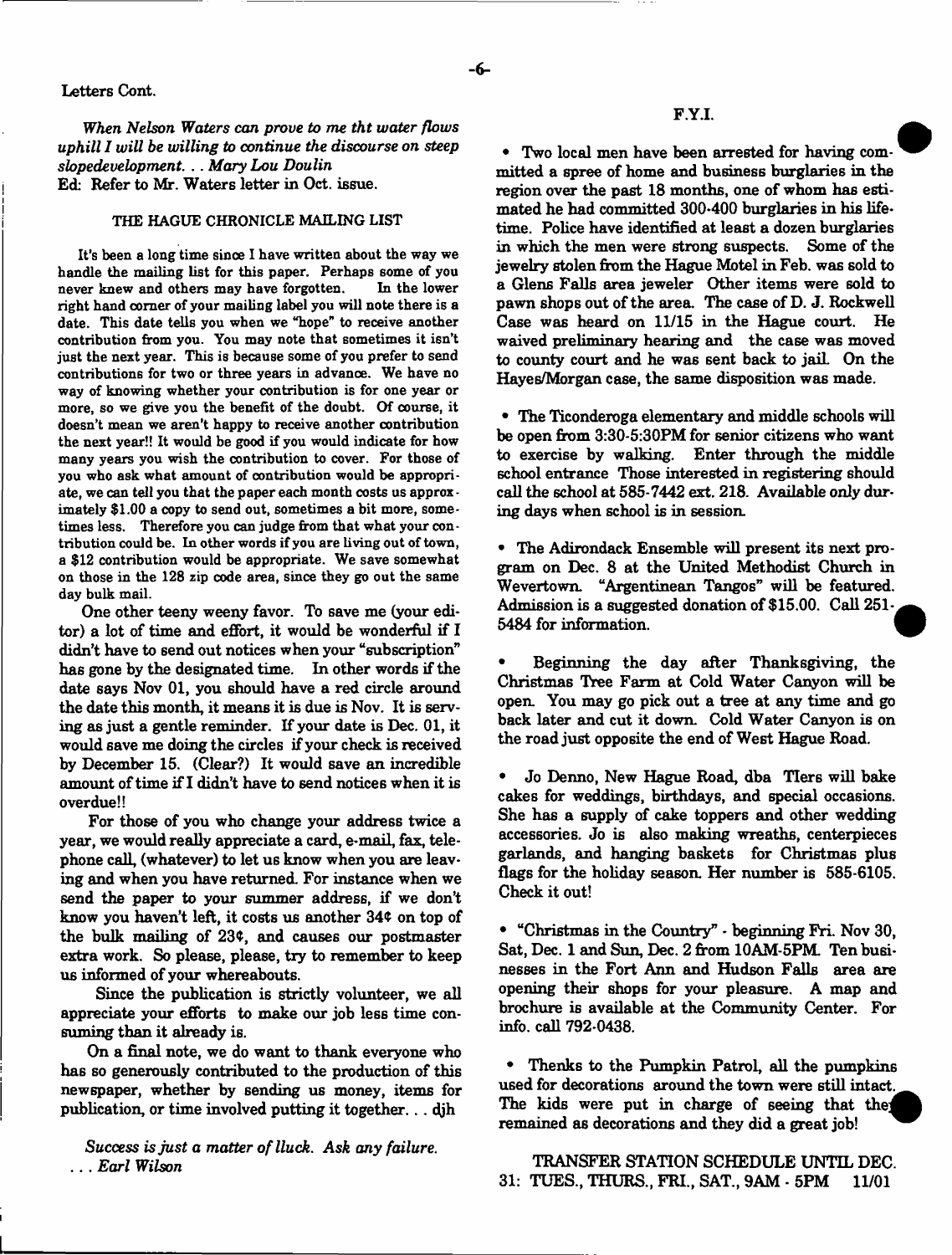#### **SOUNDINGS**

BORN: A girl, Abbey Elizabeth, to Sean and Amy McFeely in Lake Hughes, CA. Abbey is the granddaughter of Anne and Bill McFeely, long time summer residents of Silver Bay. Sean and Amy are also summer residents of Silver Bay.

BORN: A son, Joseph William Fleming IV, to Joseph and Julie Fleming. Hillsdale, NJ on Oct. 23, 2001. Proud Julie Fleming, Hillsdale, NJ on Oct. 23, 2001. grandparents are Mitzi and Chuck Fillare, Hague.

BORN: A daughter, Isabelle Grace, to Matthew and Tara Dunham of Valley Falls, NY on Oct. 26, 2001. Happy grandparents are Lee and Mary Jo Keeler.

BORN: A girl, Victoria Hope, to Cathy and David Den Bleyker of Loch Harbour, NJ. on November 14, 2001 in Happy grandparents are Vivian and Tom Den Bleyker, Hague.

DIED: Carl S. (Sam) Olmstead, 81, Silver Bay and Staten Island, NY on Nov. 1 at Moses Ludington Hospital. Survivors include his wife, Judith (Heins), two sons, Carl B. of Whitesboro and Keith E. of Somerset, NJ, and one granddaughter.

MARRIED: Jennifer Keeler and Peter McMillan in Croton (Falls, NY on Sept. 22, 2001. Jennifer's parents are Lee and Mary Jo Keeler of Hague.

DIED: Paul J. Ambra, 75, Fowler Lane, Hague and Irvington, NY, on Nov. 4 at Glens Falls Hospital. He retired to Hague in 1987. Survivors include his wife Jacqueline (Fowler), one sister, Pauline Beaudreault, one brother-in-law, Frank R. Fowler and wife Anne, Hague and Green Valley, AZ.

DIED: Geraldine L. (Denno) Frasier, 80, Hollow Road, Hague, on Nov. 7 in the Glens Falls Hospital. She is survived by a son, Lee E. Frasier, and two daughters, Janice M. Frasier and June A. Frasier, one step-daughter, Elaine Werner, PA, and two grandchildren

#### 12 STEPS FOR LIVING

A number of weeks ago a few of our senior citizens attended a lecture in Colonie. The speaker, Dr. Paul David Nussbaum, renowned psychologist and author, gave a marvelous presentation which included 12 steps to increase our longevity and improve our quality of life. Some of these steps may be obvious to you and if nothing else, warrant a reminder or a thought of "I do that" or "I should do that", |but all of them combined are really a good set of "ground rules" as to how we should go about our daily living.

- 1. No smoking.
- 2. Follow your doctor's advice.
- 3. Drink one glass of wine (preferably red) per day.
- \* 4. Establish financial stability.
- \* 5. Maintain purpose resolve.
- \* 6. Mental stimulation. Read, etc.
- \* 7. Friends
- \* 8. Spiritual
- 9. Intimate relationship
- \* 10. Socialize
- \* 11. Maintain a good diet
- \* 12. Exercise

In thinking about what Dr. Nussbaum said, I think we should look at these guidelines from time to time to remind ourselves - are we really doing them and where we are not, make it a point to do so. Books have been written on each of these steps with detailed advice on how to achieve each and the benefits derived there from. Simply, thinking of them individually or "et al" would be a wonderful guide for each day.

Hey, smile and go out and make yourself and someone happy! . . . Chuck Fillare

### CARILLON GARDEN CLUB

At a recent District IV Federated Garden Club luncheon the table favors were spring bulbs at each Those who attended from Carillon Garden Club turned all their bulbs over to Joyce Mouradian and Rosemarie Viscardi, who planted them around the WELCOME sign at the intersection of Rt. 22 and Montcalm St. This is just one of the many beautification projects that the club has done in Ticonderoga and Hague over the years. Thank you!

## DECEMBER EVENTS AT FT. TICONDEROGA

December 5, 7PM: Lecture as part of the Friends Program Series: "The Holidays in the 18th and 19th centuries in the Champlain Valley", given by Rich Strum, Director of Interpretation & Education, and Karl Crannell, Coordinator of the Friends Program of Fort Ticonderoga. Lecture is FREE and open to the public. It will be held at the Thompson-Pell Research Center of Ft.Ticonderoga, Rt. 74 West, Ticonderoga Call 585-2821 for further information.

#### CHRISTMAS IN WARRENSBURGH

The first weekend of December 2001, the historic hamlet of Warrensburgh, nestled in the wilderness of the Adirondack Mts., will welcome you to the sights and sounds of the 13th annual Christmas in Warrensburgh celebration entitled "Home for the Holidays".

Beginning on Friday, Nov. 30 and continuing through Sunday, Dec. 2, the days and nights will be packed with entertainment, food, crafts, etc. etc.

Ticonderoga High School's Spirit of Sound Show Choir will be performing at 2PM on Sunday. For more information call 623-4243.